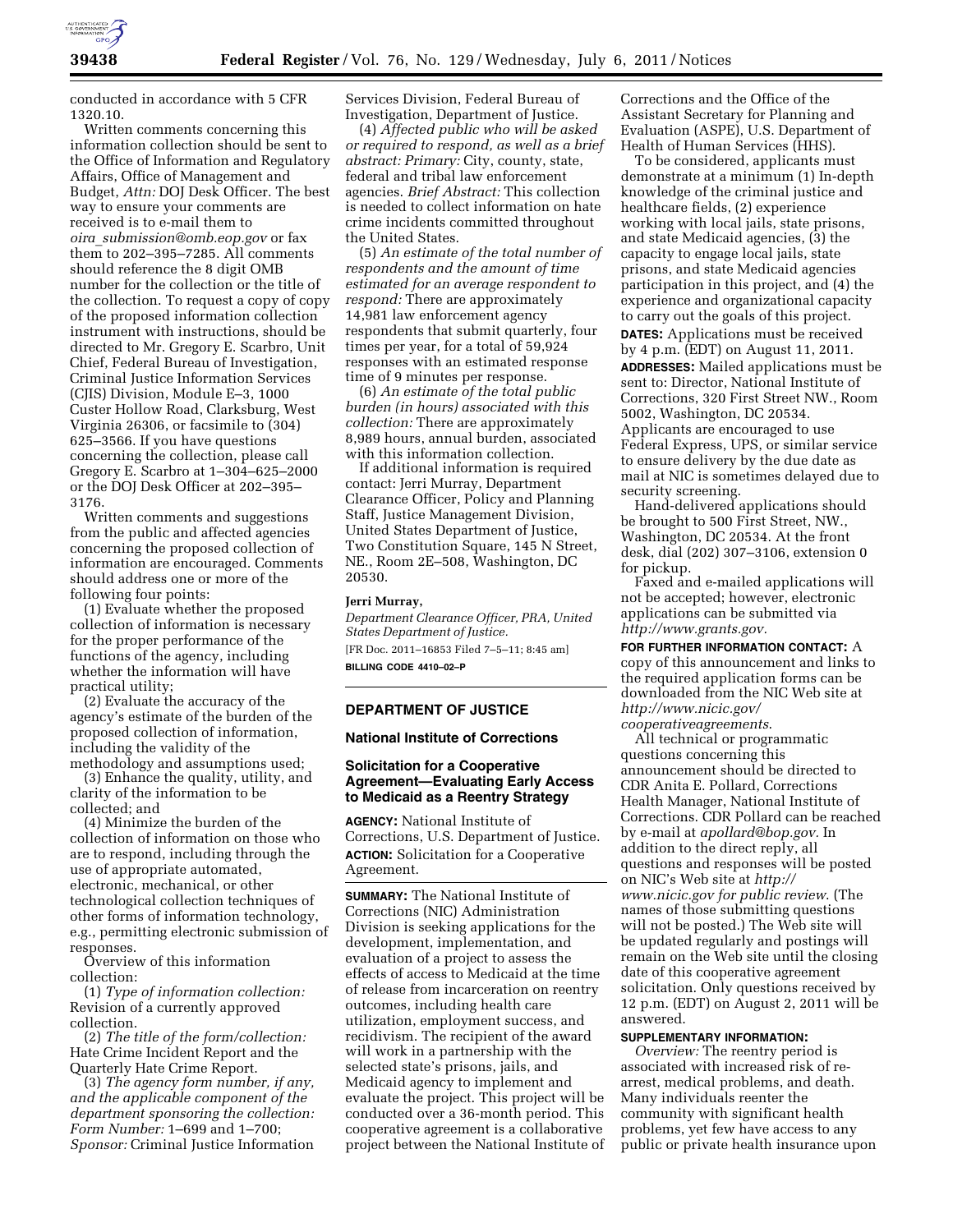release from incarceration. (S. E. Wakeman, M. E. McKinney, and J. D. Rich. (2009). ''Filling the Gap: The Importance of Medicaid Continuity for Former Inmates.'' *Journal of General Internal Medicine* 24 (7): 860–62.) NIC is seeking solicitations for a project that will develop a replicable process for including enrollment in Medicaid as part of reentry programming in prisons and jails. The project will also evaluate whether timely access to healthcare contributes to increased positive integration into the community after release by measuring changes in healthcare utilization, employment, and recidivism using random assignment or other rigorous statistical techniques for measuring impacts. The focus population consists of incarcerated individuals who are returning to the community and who are reasonably expected to be eligible upon release for federal or state funded Medicaid services under a variety of special state Medicaid provisions. The project's activities will also inform the design of Medicaid enrollment strategies for this low-income, childless adult population expected to be included in the 2014 Medicaid coverage expansion under the Affordable Care Act.

*Background:* A large share of the individuals who cycle through America's jails and prisons are poor, minority, and male. At the end of 2009, 93 percent of state and Federal prison inmates were male and black males had an imprisonment rate (3,119 per 100,000 U.S. residents) that was more than 6 times higher than white males (487 per 100,000), and almost 3 times higher than Hispanic males (1,193 per 100,000). (R. H. Lamb and L. E. Weinberger, ''Persons with Severe Mental Illness in Jails and Prisons: A Review,'' *Psychiatric Services* 49 (April 1998):483–92.) Rates of mental illness, substance use and abuse, infectious disease, and chronic health problems are higher among jail and prison inmates than for the general U.S. population. Results of several studies of jail and prison populations suggest that rates are three to seven times higher for incarcerated individuals compared to the general population, depending on the condition. One study of reentering individuals found that nearly four in 10 men and six in 10 women have a combination of physical health, mental health, and substance abuse conditions. Not only do these conditions pose health risks, but they can contribute to criminal behavior if untreated or inadequately treated during incarceration and following release.

Individuals reentering society after incarceration often encounter a number

of barriers. Research suggests that helping to ensure that reentering individuals can meet their basic needs can lead to better outcomes for those individuals, including lower rates of recidivism. Severe or unmanaged health problems increase the risk of adverse outcomes, *i.e.* physical illness, relapse, etc. Reentering individuals with health problems report more problems finding employment and physical and mental health conditions often interfere with their ability to work. Among the general reentering population, employment is shown to reduce one's odds of returning to jail or prison. However, returning offenders with debilitating health conditions have reentry experiences that vary greatly from the average reentering individual. Successful treatment of reentering individuals' health conditions could increase rates of reentry success by improving their ability to work, support themselves, and abstain from substance use, all of which have been shown to contribute to decreased recidivism. (K. Mallik-Kane and C. Visher, *Health and Prisoner Reentry: How Physical, Mental, and Substance Abuse Conditions Shape to Process of Reintegration,* Washington, DC: Urban Institute, 2008).

Jails and prisons are responsible for providing medical care while individuals are incarcerated, but that care typically ends as soon as individuals are released back to the community. Continuity of care between the correctional facility and the community is a critical factor in this, providing crucial support to individuals as they strive to comply with conditions of release. However, upon release, most individuals have few options for receiving necessary healthcare, including addiction and mental health treatment. Correctional jurisdictions make significant investments in the health of incarcerated individuals; access to affordable healthcare postrelease increases the value of those investments and may reduce future corrections spending.

The results of several studies suggest that between 50 and 90 percent of the criminal justice-involved population lacks health insurance when released from prison or jail. Low levels of employment and income among the formerly incarcerated reduce their ability to obtain affordable health insurance and partially explain the low level of coverage among this population. (D. Mancuso and B.E.M. Felver (2010) ''Health Care Reform, Medicaid Expansion and Access to Alcohol/Drug Treatment: Opportunities for Disability Prevention.'' *RDA Report 4.84.*  Washington Department of Social and

Health Services, Research and Data Analysis Division, Olympia, Washington; C. Redcross, D. Bloom, G. Azurdia, J. Zweig, and N. Pindus. (2009). ''Transitional Jobs for Ex-Prisoners Implementation, Two-Year Impacts, and Costs of the Center for Employment Opportunities (CEO) Prisoner Reentry Program.'' MDRC for the U.S. Dept. of Health and Human Services, Office of Planning Research and Evaluation. Washington, DC; E.A. Wang, M.C. White, R. Jamison, J. Goldenson, M. Estes and J.P. Tulsky. (2008) ''Discharge Planning and Continuity of Health Care: Findings from the San Francisco County Jail.'' *American Journal of Public Health,* 98 (12): 2182–84.; K. Mallik-Kane and C. A. Visher. (2008) ''Health and Prisoner Reentry: How Physical, Mental, and Substance Abuse Conditions Shape the Process of Reintegration.'' Urban Institute Justice Policy Center: Washington, D.C.; B. DiPietro. *Frequently Asked Questions: Implications of the Federal Legislation on Justice Involved Populations.* New York: Council of State Governments Justice Center, 2011.)

In March of 2010, the Patient Protection and Affordable Care Act (PPACA), Public Law 111–148 and the Health Care and Education Reconciliation Act, Public Law 111–152 were passed and signed into law and together became known as the Affordable Care Act, or health care reform. One of the most notable elements of the Affordable Care Act is its 2014 expansion of Medicaid eligibility to individuals at or below 133 percent of the federal poverty level. This will dramatically increase the Medicaideligible population. A Congressional Budget Office (CBO) analysis estimates that an additional 16 million individuals will be eligible for Medicaid beginning in 2014. Included in that population are many of the 9 million individuals who cycle through American jails and the over 725,000 individuals who are released from prison every year. Many of these individuals have significant health needs but, in most states, are not currently eligible for enrollment in Medicaid. (Congressional Budget Office. 2010. ''Letter to Nancy Pelosi on H.R. 4872, Reconciliation Act of 2010 (Final Health Care Legislation).'' Washington, DC: Congressional Budget Office, March 20; S. Somers, A. Hamblin, J. Verdier, and V. Byrd. August 2010 ''Covering Low-Income Childless Adults in Medicaid: Experiences from Selected States.'' Center for Health Care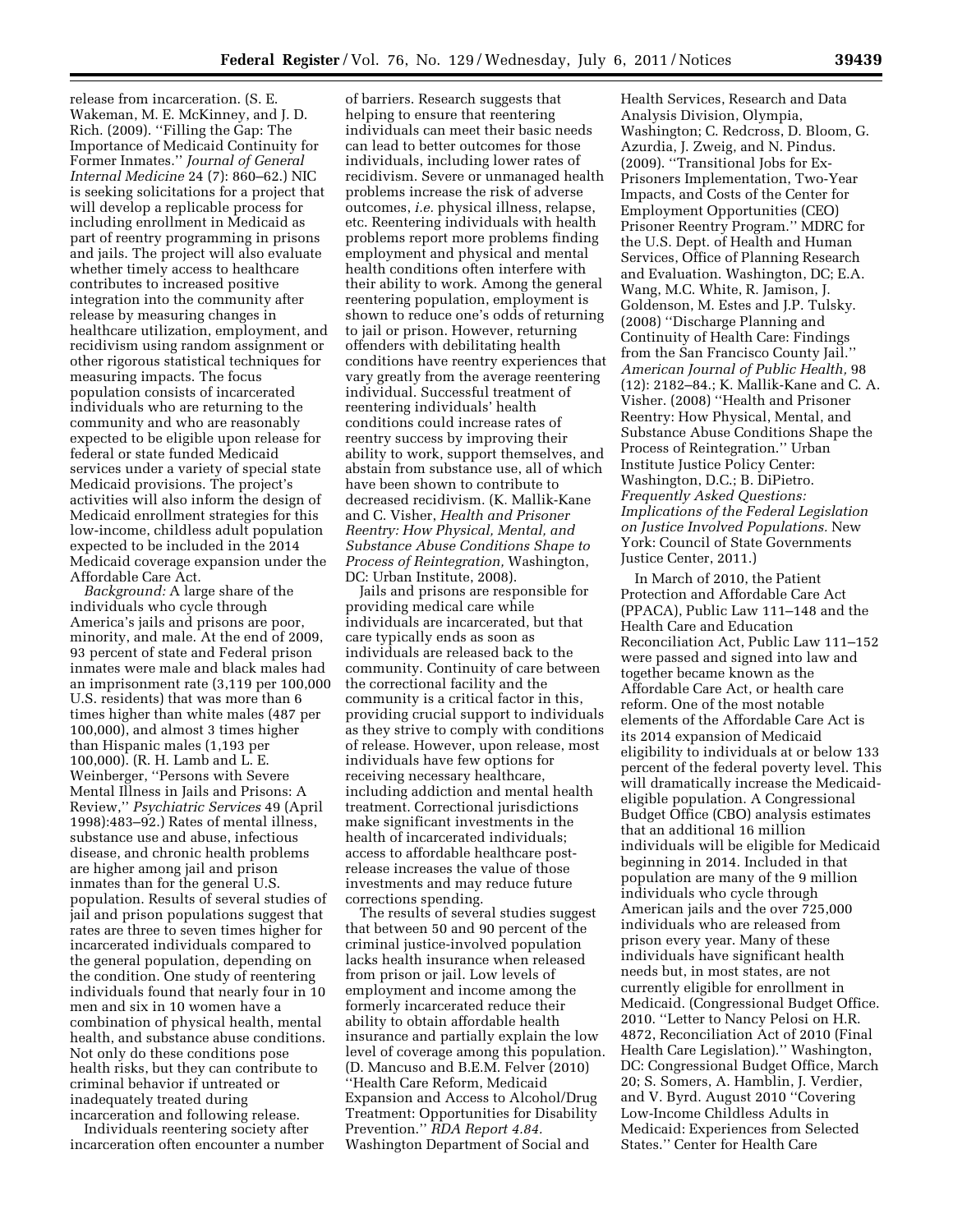Strategies and Mathematica Policy Research, Inc.)

The changes occurring as a result of healthcare reform will significantly affect the ways in which justice involved individuals can access public health insurance and services. Estimates indicate that at least 35 percent of new Medicaid eligibles under the Affordable Care Act will have a history of criminal justice system involvement. (Calculations based on the estimated size of newly eligible population, the size of the justice involved population and the share of that population without insurance.) This overlap between the reentering population and Medicaid eligibles provides the opportunity to jumpstart the enrollment process for health care coverage through Medicaid on a broader scale as part of the reentry planning process. It also allows for the evaluation of the association between expanding access to treatment and health services and reentry outcomes. Particularly, it provides a framework for evaluating the interconnectedness of health status, employment, and recidivism. Additionally, this provides a mechanism for studying targeted outreach and enrollment strategies for one large subgroup of those newly eligible for Medicaid in 2014.

NIC/DOJ and ASPE/HHS are committed to promoting risk reduction through the use of evidence-based policies and practices. One way to reduce risk among individuals reentering the community from prison or jail is to ensure continuity of care between the detention facility and the community. Effective continuity of care increases treatment benefits and opportunities for successful reintegration, strengthens already invested treatment resources, and decreases health and safety risks among reentering individuals and the communities to which they return. Some local jails and state corrections institutions currently include prerelease application for Medicaid as a part of the reentry planning process. The Bazelon Center for Mental Health Law, an advocacy organization for people with mental disabilities, has made a strong case for incorporating assistance to benefits, such as Medicaid, a part of reentry programming. Reentry activities that connect individuals to Medicaid often include providing active assistance with the application processes and linking individuals to community providers. Research has found a positive relationship between access to healthcare upon reentry and a number of outcomes related to improved well-being although, most of this research focuses on individuals

with severe mental illness. These positive effects include reduced recidivism and reduced health care costs. (Bazelon Center for Mental Health Law. (2009) *LIFELINES: Linking to Federal Benefits for People Exiting Corrections. Volumes 1, 2, and 3.*  Washington, DC; D. Mancuso and B.E.M. Felver (2010) ''Health Care Reform, Medicaid Expansion and Access to Alcohol/Drug Treatment: Opportunities for Disability Prevention.'' *RDA Report 4.84.*  Washington Department of Social and Health Services, Research and Data Analysis Division, Olympia, Washington; A. T. Wenzlow, H. T. Ireys, B. Mann, C. Irvin, & J. Teich. (2011) ''Effects of a Discharge Planning Program on Medicaid Coverage of State Prisoners with Serious Mental Illness.'' *Psychiatric Services,* 62(1): 73–78).

NIC and ASPE are expanding on earlier research by examining the provision of Medicaid enrollment assistance and its effect on reentry outcomes for all Medicaid-eligible individuals reentering the community from jail or prison. The reentry population may face numerous challenges in applying for Medicaid, including low literacy levels, poor mental health and functioning, incomplete personal identification and lack of documentation. Addressing these challenges as a part of the reentry planning process will facilitate the development of evidence-based practices for connecting a population with unique and complicated needs to health services in the community.

Purpose: This project will evaluate how application assistance during incarceration and enrollment in Medicaid at the time of release from incarceration affects three outcomes related to individual and community well-being: (1) Healthcare utilization, (2) employment, and (3) recidivism. Without adequate access to healthcare and treatment, individuals reentering the community from jail or prison can contribute to decreased public safety, create additional financial burdens on the public health system, and be less likely to find and maintain employment. This model requires cooperation and collaboration among local jails, state corrections, parole and probation (if under supervision), and Medicaid agencies to provide access to continuing community-based healthcare following release. States have developed systems to assist other vulnerable populations, such as homeless and domestic violence populations, with benefits applications, but these processes may not have been adapted or extended to the reentry population. Enrollment in Medicaid

capitalizes on treatment provided in the jail or prison setting and offers necessary support for an individual to comply with conditions of release. If shown as an effective practice for increasing access to healthcare and increasing successful reentry outcomes, this strategy would be a win-win for states by improving the effectiveness of both corrections and Medicaid agencies and potentially reducing long-term costs.

*Scope of Work:* The cooperative agreement awardee will design, implement, and evaluate a project that addresses the following research questions: (1) What are the institutional challenges for local jails, state corrections departments, and Medicaid agencies in implementing a pre-release application process? What application processes has the state developed and do they consider individuals who may have difficulty providing standard documentation or social security numbers (SSNs)? How do they help these groups, and does this vary by online, fax, and other modalities? (2) Does the implementation of a prerelease Medicaid application process lead to greater and faster enrollment in Medicaid than waiting until after release? (3) Does the pre-release Medicaid application process result in greater and timelier use of community healthcare services? (4) How does the relationship between pre-release application for Medicaid and actual enrollment and utilization of Medicaid vary across subgroups? (5) What is the impact of the pre-release application process and Medicaid enrollment on employment success, as measured, for example, by earnings? How does this relationship vary across subgroups? (6) What is the effect of the program on recidivism, as mediated or moderated by healthcare access and utilization? Does this relationship have subgroup variation?

A schedule of activities for this project shall include, at a minimum, the following:

(1) Identification of an appropriate evaluation site(s) among states that either (a) currently have a Section 1115 Medicaid demonstration waiver to cover childless adults; (b) are early adopters of the Medicaid expansion under the Affordable Care Act; or, (c) use stateonly funding to extend public health insurance coverage to childless adults. (*See* appendix A for a list of likely states.)

(2) Selection of sites using criteria established by NIC and ASPE. (a) Scale shall be a primary criterion for site selection. The cohort of prisoners in the queue for release must be large enough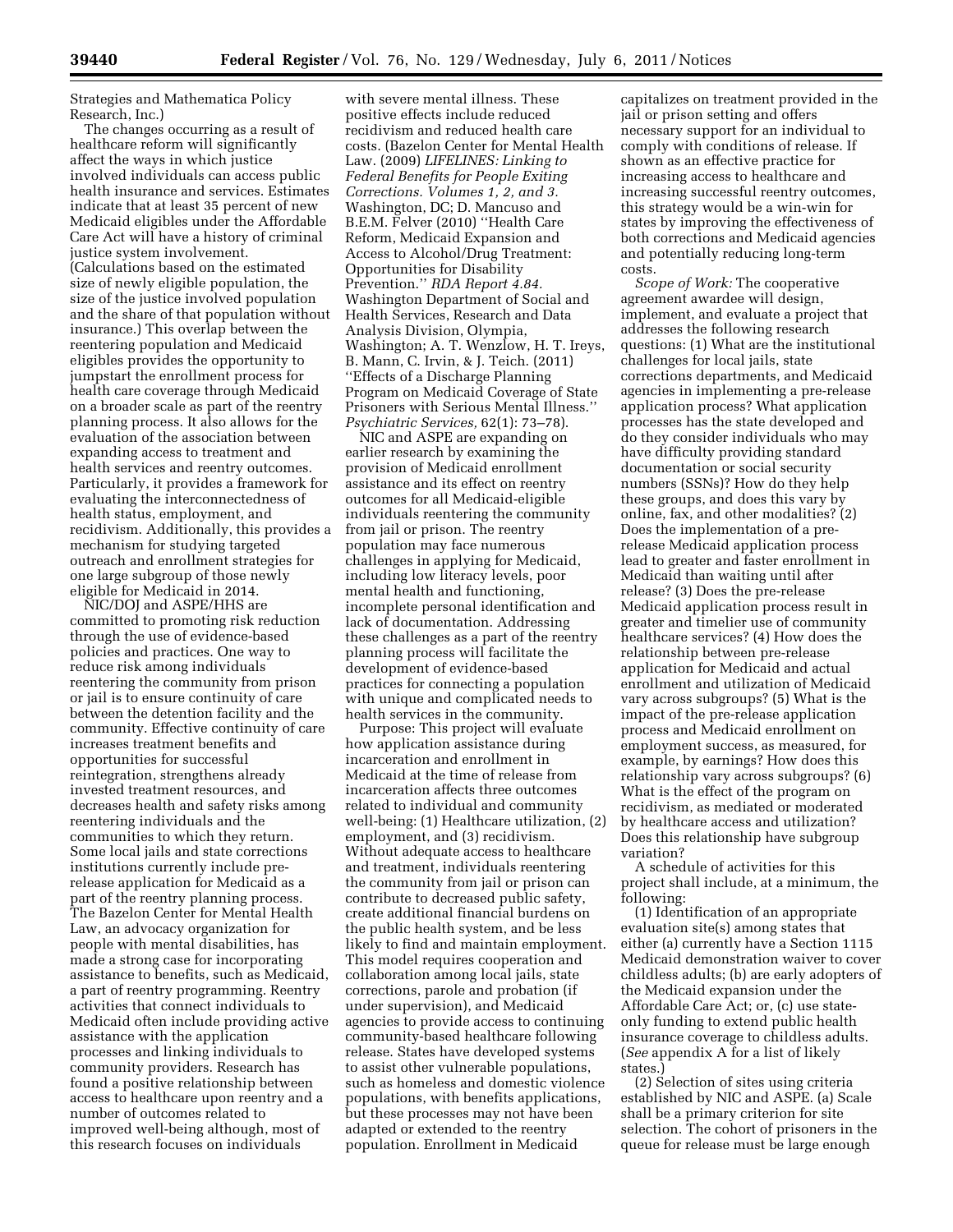that early findings on the take-up rates can be generated within the first 15 months of the project. (b) The level of statistical rigor allowed by the site selection is a second criterion. Sites that allow random assignment to treatment and control groups of individuals within an institution or of facilities within a state are preferable to those that allow for only a comparison group. (c) States' willingness to and ability to conduct statistical data matching for the evaluation is a third criterion. (d) Adequate sample size is a fourth criterion. The sample of individuals must be such that rigorous statistical techniques can be employed to determine subgroup outcomes.

(3) Design and facilitation of project implementation through: (a) Providing assistance to the sites in the development of an appropriate reentry Medicaid application process; (b) Helping states identify resources, including reallocation of existing reentry programming resources and recruitment of volunteers to implement the project; (c) Assisting states in developing Memorandums of Understanding (MOUs) for data exchange between state corrections, local jails, Medicaid agencies, and state repositories of employment information. Information on employment is most likely available from the quarterly wage data available through the state unemployment insurance agency or state child support enforcement program. The state child support enforcement agency also maintains the state directory of new hires which has information on all new job starts.

(4) Design and conduct of random assignment project evaluation, which includes using the analyses of matched data using appropriate statistical methodologies to determine the relationship between early access to Medicaid and the previously identified outcomes of interest: (a) Healthcare utilization, (b) employment success, and (c) recidivism.

These are the minimum project requirements. Procedurally the award recipient will also be responsible for preparing documents that may be required by NIJ to obtain approvals and clearances associated with the Privacy Act, Paperwork Reduction Act, and Protection of Human Subjects.

Applicants are also encouraged to approach other funding partners to expand the scope of the demonstration to include access to additional benefits, such as food stamps (SNAP); to consider supplemental data collection strategies such as participant surveys; and to implement the project in additional

sites. These expansions will be subject to the approval of NIC and ASPE.

Key issues and challenges for this project include: Recruitment of sites where both the corrections and Medicaid agencies are willing to participate and exchange information; Reducing the barriers to establishing institution-spanning collaborations given state and local government fiscal constraints; Differences in the reentry planning processes in jail and prison environments; Confidentiality restrictions that may impede the development of shared data agreements between state and local corrections, Medicaid, and child support agencies; Collection of data on healthcare utilization among non-Medicaid users in both the treatment and control groups; Development of an experimental evaluation design given the constraints that accompany research conducted in corrections environments; Capacity of communities to provide additional healthcare services to newly eligible populations; Medicaid requirements for verifiable identification as part of the enrollment process and to access services; Consistent transition planning across disciplines. Post release parole or probation supervision, when ordered, plays an important role in potential success or failure of transitional planning, but will probably be administered by a separate agency.

The applicant must address the issues and challenges identified above by describing why each issue is important and propose strategies for successfully addressing each challenge. Applicants are encouraged to identify and address additional issues and challenges that they believe will significantly affect the successful implementation of this project.

*Project deliverables include:* A site selection memorandum that lays out what sites were considered, the criteria for site selection, and the site recommendation (year 1); An implementation report that details the design of the demonstration implementation challenges and how those challenges were met (year 2); A policy brief on initial findings related to Medicaid enrollment (year 2); A report on project impacts at 12 months post release (year 3).

If additional resources are made available in subsequent years, additional deliverables may include: A replicability toolkit for the field with sections that apply to local jails, state prisons, and Medicaid agencies (year 4); and A report on project impacts at 24 months post release (year 5).

*Document Preparation:* For all awards in which a document will be a

deliverable, the awardee must follow the Guidelines for Preparing and Submitting Manuscripts for Publication as found in the ''General Guidelines for Cooperative Agreements,'' which will be included in the award package. All final publications submitted for posting on the NIC Web site must meet the federal government's requirement for accessibility (508 PDF and 508 HTML file or other acceptable format). All documents developed under this cooperative agreement must be submitted in draft form to NIC for review before the final products are delivered. NIC will manage the concurrent review with ASPE.

*Meetings:* The cooperative agreement awardee, with subject matter experts, will attend an initial meeting with the ASPE and NIC staff for a project overview and preliminary planning. This will take place shortly after the cooperative agreement is awarded and will be held in Washington, DC. The meeting will last up to 2 full days.

The awardee, with subject matter experts, should also plan to meet with ASPE and NIC staff at least two more times during the course of the project. These meetings will last up to 2 days and may focus on project development and updates. Only one of these meetings will be held in Washington, DC.

The awardee, with subject matter experts, should plan to meet via WebEx several times at key points during the project for updates and project development activities. NIC will host these meetings, which will last up to 2 hours. The meeting itself will be at NIC's expense, but fees for project staff who attend the meeting will be charged to the cooperative agreement.

*Application Requirements:* An application package must include: OMB Standard Form 424, Application for Federal Assistance; A cover letter that identifies the audit agency responsible for the applicant's financial accounts as well as the audit period or fiscal year under which the applicant operates (e.g., July 1 through June 30); An outline of projected costs with the budget and strategy narratives described in this announcement; and a project summary/ abstract. The following additional forms must also be included: OMB Standard Form 424A—Budget Information—Non-Construction Programs; OMB Standard Form 424B, Assurances—Non-Construction Programs (both available at *<http://www.grants.gov>*); DOJ/FBOP/NIC Certification Regarding Lobbying, Debarment, Suspension and Other Responsibility Matters; The Drug-Free Workplace Requirements (available at *[http://www.nicic.org/Downloads/PDF/](http://www.nicic.org/Downloads/PDF/certif-frm.pdf) [certif-frm.pdf](http://www.nicic.org/Downloads/PDF/certif-frm.pdf)*).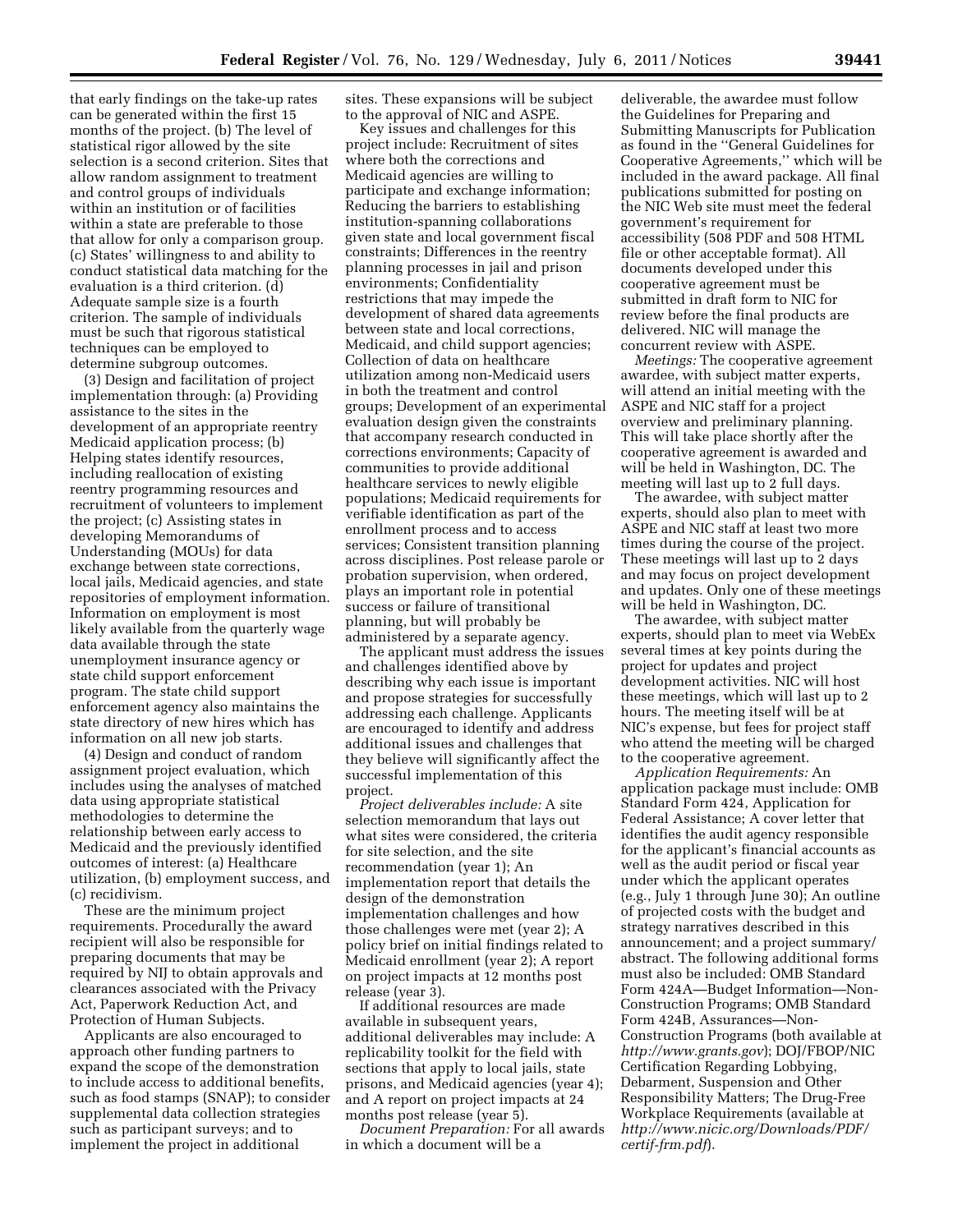Applications should be concisely written, typed double-spaced and reference the project by the NIC opportunity number and title referenced in this announcement. If you are hand delivering or submitting via Fed-Ex, please include an original and three copies of the full proposal (program and budget narrative, application forms, assurances and other descriptions). The originals should have the applicant's signature in blue ink. Electronic submissions will be accepted only via *<http://www.grants.gov>*.

The project summary/abstract portion of the application should include a summary of the application's project description and a brief description of the critical elements of the proposed project. The summary must be clear, accurate, concise, and without reference to other parts of the application. The brief description must include the needs to be addressed, the goals and objectives for the project, and how the strategies proposed meet those goals and objectives.

*Please place the following at the top of the abstract:* Project title; Applicant name (Legal name of applicant organization); Mailing address; Contact phone numbers (voice, fax); E-mail address; Web site address, if applicable.

The Project Summary/Abstract must be single-spaced and limited to one page in length.

The narrative portion of the application should include, at a minimum, the following sections.

A Statement indicating the applicant's understanding of the project's purpose, goals and objectives. The applicant should state this in language other than that used in the solicitation (*i.e.,* do not simply repeat the wording from the solicitation).

*Project Design and Implementation:*  This section should describe how the applicant proposes to assist the sites in the design and implementation of the project and how the key design and implementation issues and challenges will be addressed.

*Project Evaluation:* This section will lay out the proposed random assignment or other statistically rigorous evaluation strategy for the project and how key evaluation issues and challenges will be addressed.

*Project Management:* In this section, the applicant will provide a chart of measurable project milestones and timelines for the completion of each milestone.

*Capabilities and Competencies:* This section should describe the qualifications of the applicant organization and any partner organizations doing the work proposed

and the expertise of key staff to be involved in the project. Attach resumes that document relevant knowledge, skills, and abilities to complete the project for the principle investigator and each staff member assigned to the project. If the applicant organization has completed similar projects in the past, please include the URL/Web site or ISBN number for accessing a copy of the referenced work.

*Budget:* The budget should detail all costs for the project, show consideration for all contingencies for the project, note a commitment to work within the proposed budget, and demonstrate the ability to provide deliverables reasonably according to schedule.

The narrative portion of the application should not exceed 30 double-spaced typewritten pages, excluding attachments related to the credentials and relevant experience of staff.

*Authority:* Public Law 93–415. *Funds Available:* NIC is seeking the applicant's best ideas regarding accomplishment of the scope of work and the related costs for achieving the goals of this solicitation. Funds may be used only for the activities linked to the desired outcome of the project. The funding amount should not exceed \$500,000. There is no match required under this announcement but applicants may include commitments from other funding partners to expand the scope of the demonstration to include access to additional benefits; to propose supplemental data collection strategies such as participant surveys; to implement the project in additional sites; and for other enhancements related to this project. The approval of these collaborative efforts is subject to the written approval of NIC and ASPE.

*Eligibility of Applicants:* Eligible applicants include non-profit and forprofit entities, public and private institutions of higher education, individuals, organizations, and private agencies. Applicants must have: Demonstrated capacity in designing, implementing, and evaluating projects in correctional settings; Subject matter expertise in best practices in pre-release planning and services; Subject matter expertise in prison/jail transitions to community; Subject matter expertise in Medicaid eligibility for childless adults under current law and under implementation of the Affordable Care Act provisions for expansion to this population in 2014; Subject matter expertise in healthcare access issues for individuals re-entering the community from prison or jail.

Applicants may partner with other entities to bring the full range of subject matter expertise to the proposal. The approval of these collaborative efforts is subject to the written approval of NIC and ASPE. Applicants must have demonstrated ability to implement a project of this size and scope.

*Review Considerations:* Applications received under this announcement will be subject to a collaborative NIC and ASPE review process. The criteria for the evaluation of each application will be as follows:

*Programmatic:* 40 Points. Are all of the project research questions and activities adequately discussed? Is there a clear description of how each project activity will be accomplished, including major tasks, the strategies to be employed, required staffing, responsible parties, and other required resources? Are there any unique or exceptional approaches, techniques, or design aspects proposed that will enhance the project?

Project Management and Administration: 20 Points. Does the applicant identify reasonable objectives, milestones, measures to track progress? Are the proposed management and staffing plans clear, realistic, and sufficient to carry out the project? Is the applicant willing to meet with NIC and ASPE, at a minimum, as specified in the solicitation for this cooperative agreement?

*Organizational and Project Staff Background:* 30 Points.

Do the skills, knowledge, and expertise of the organization and the proposed project staff demonstrate a high level of competency to carry out the tasks? Does the applicant/ organization have the necessary experience and organizational capacity to carry out all goals of the project? If consultants and/or partnerships are proposed, is there a reasonable justification for their inclusion in the project and a clear structure to ensure effective coordination?

*Budget:* 10 Points.

Is the proposed budget realistic, does it provide sufficient cost detail/ narrative, and does it represent good value relative to the anticipated results? Does the application include a chart that aligns the budget with project activities along a timeline with, at a minimum, quarterly benchmarks? In terms of program value, is the estimated cost reasonable in relation to work performed and project products?

**Note:** NIC will NOT award a cooperative agreement to an applicant who does not have a Dun and Bradstreet Database Universal Number (DUNS) and is not registered in the Central Contractor Registry (CCR).

Applicants can obtain a DUNS number at no cost by calling the